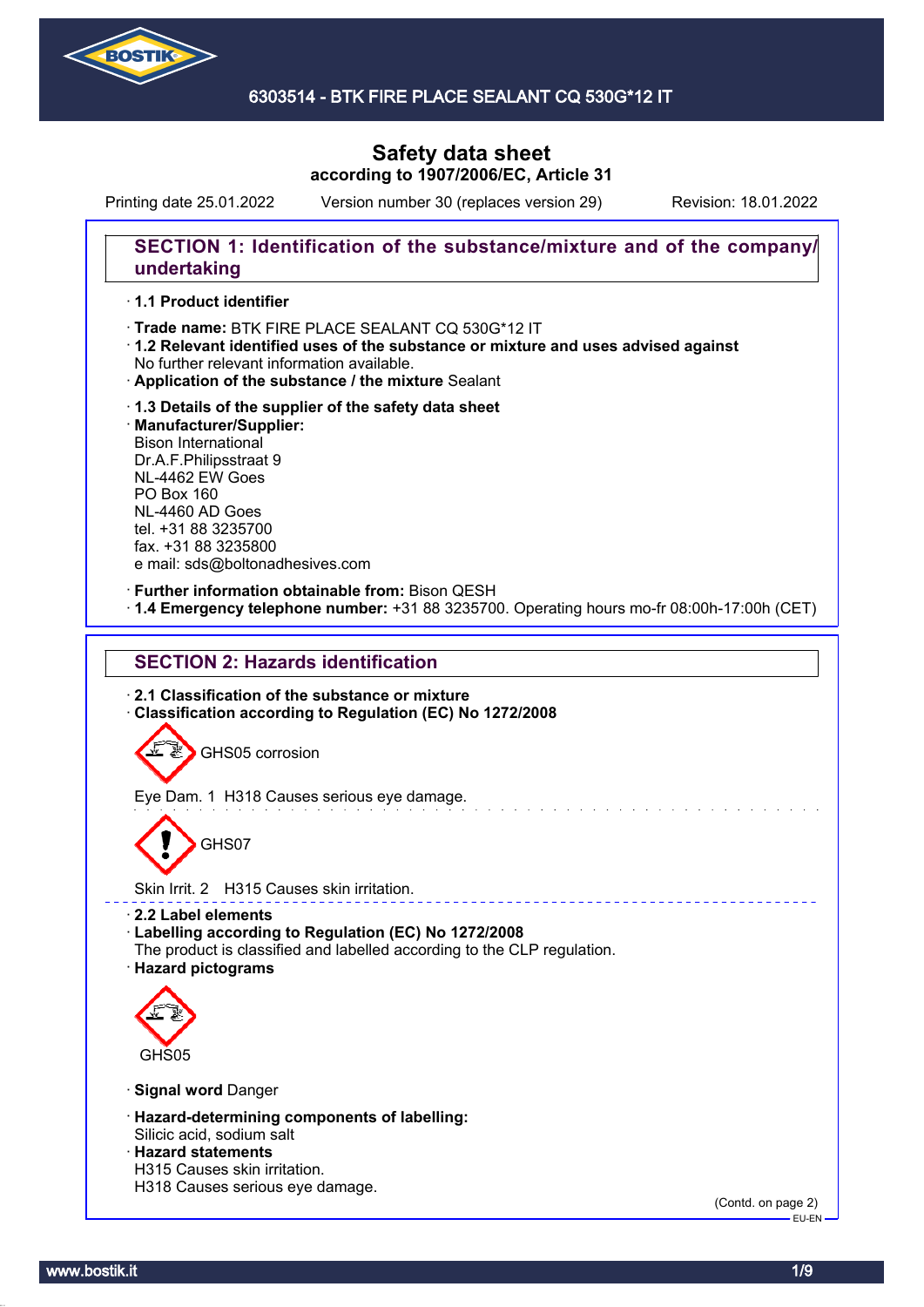

## **Safety data sheet according to 1907/2006/EC, Article 31**

Printing date 25.01.2022 Version number 30 (replaces version 29) Revision: 18.01.2022

### Trade name: BTK FIRE PLACE SEALANT CQ 530G\*12 IT

#### · **Precautionary statements**

(Contd. of page 1)

- P101 If medical advice is needed, have product container or label at hand.<br>P102 Keep out of reach of children.
- P102 Keep out of reach of children.<br>P264 Wash hands thoroughly after
	- Wash hands thoroughly after handling.
- P280 Wear protective gloves / eye protection / face protection.

P305+P351+P338 IF IN EYES: Rinse cautiously with water for several minutes. Remove contact lenses, if present and easy to do. Continue rinsing.

- P310 Immediately call a POISON CENTER/doctor.
- · **2.3 Other hazards**

### · **Results of PBT and vPvB assessment**

- · **PBT:** Not applicable.
- · **vPvB:** Not applicable.

## **SECTION 3: Composition/information on ingredients**

- · **3.2 Mixtures**
- · **Description:** Sealant

· **Dangerous components:**

| Dangerous components:               |                                                                |        |
|-------------------------------------|----------------------------------------------------------------|--------|
| CAS: 14808-60-7                     | Quartz (SiO2)                                                  | 25-50% |
| EINECS: 238-878-4                   | STOT RE 2, H373                                                |        |
| Reg.nr.: Exempt                     | Specific concentration limits: STOT RE 1; H372: $C \ge 99\%$   |        |
|                                     | STOT RE 2; H373: 99 % $\leq C$ <                               |        |
|                                     | $99\%$                                                         |        |
| CAS: 1344-09-8                      | Silicic acid, sodium salt                                      | 10-25% |
| EINECS: 215-687-4                   | Eye Dam. 1, H318; $\circled{}$ Skin Irrit. 2, H315; STOT SE 3, |        |
| Reg.nr.: 01-2119448725-31   H335    |                                                                |        |
| المستحلف ومستوقفته المتمرة فالقاملة |                                                                |        |

### · **Additional information:**

The hazard of CAS No. 14808-60-7 is only applicable for respirable dust.

For the wording of the listed hazard phrases refer to section 16.

## **SECTION 4: First aid measures**

### · **4.1 Description of first aid measures**

- · **General information:** No special measures required.
- · **After inhalation:**

In case of unconsciousness place patient stably in side position for transportation.

- · **After skin contact:** Immediately wash with water and soap and rinse thoroughly.
- · **After eye contact:**

Rinse opened eye for several minutes under running water. Then consult a doctor.

- · **After swallowing:** If symptoms persist consult doctor.
- · **4.2 Most important symptoms and effects, both acute and delayed** No further relevant information available.
- · **4.3 Indication of any immediate medical attention and special treatment needed** No further relevant information available.

 EU-EN (Contd. on page 3)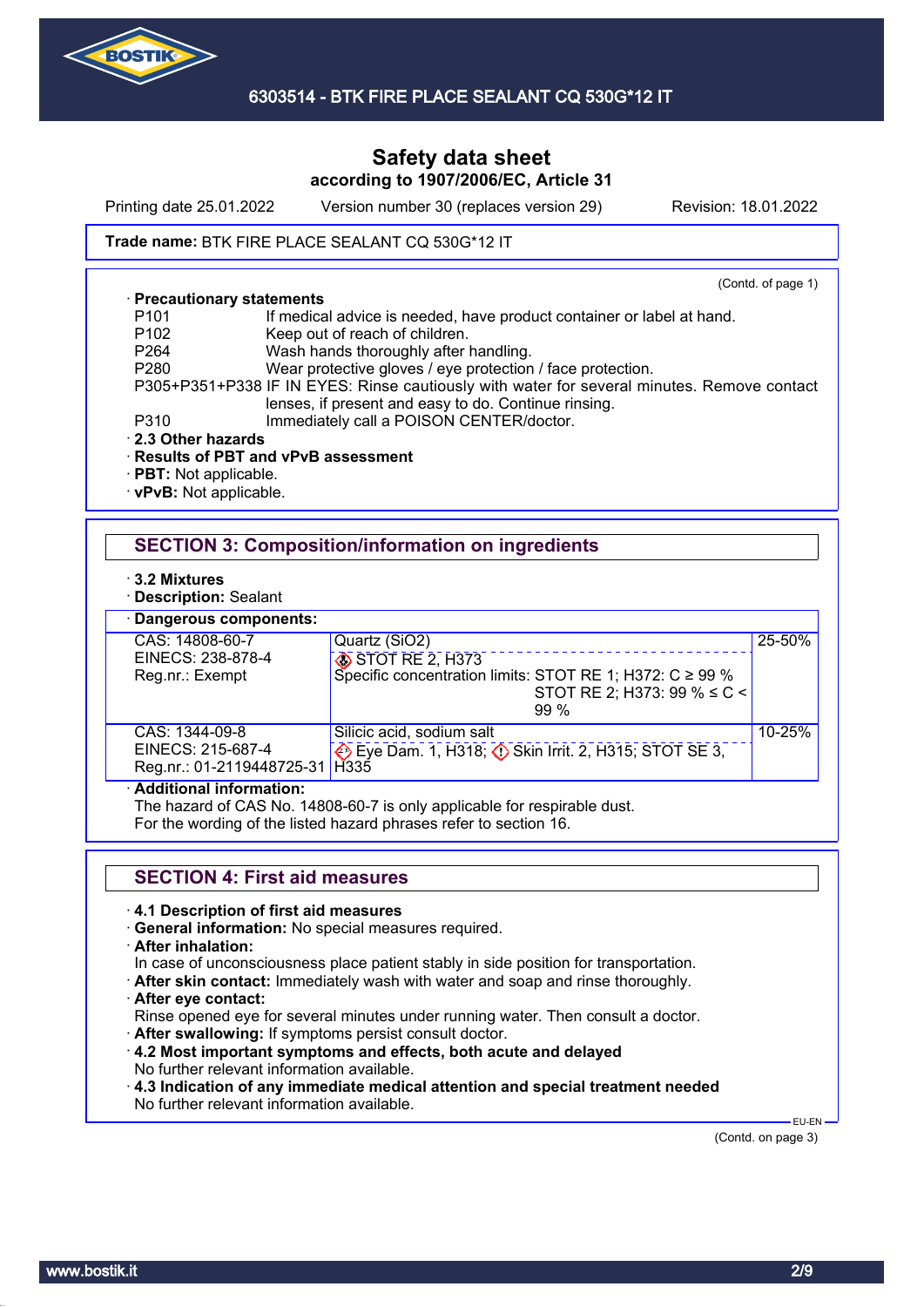

Printing date 25.01.2022 Version number 30 (replaces version 29) Revision: 18.01.2022

### Trade name: BTK FIRE PLACE SEALANT CQ 530G\*12 IT

(Contd. of page 2)

### **SECTION 5: Firefighting measures**

- · **5.1 Extinguishing media**
- · **Suitable extinguishing agents:** Use fire extinguishing methods suitable to surrounding conditions. · **5.2 Special hazards arising from the substance or mixture**
- No further relevant information available.
- · **5.3 Advice for firefighters**
- · **Protective equipment:** No special measures required.

### **SECTION 6: Accidental release measures**

- · **6.1 Personal precautions, protective equipment and emergency procedures**
- Wear protective equipment. Keep unprotected persons away.
- · **6.2 Environmental precautions:** Do not allow to enter sewers/ surface or ground water.
- · **6.3 Methods and material for containment and cleaning up:**

Send for recovery or disposal in suitable receptacles.

Absorb with liquid-binding material (sand, diatomite, acid binders, universal binders, sawdust). Use neutralising agent.

Dispose contaminated material as waste according to item 13.

· **6.4 Reference to other sections**

See Section 7 for information on safe handling.

See Section 8 for information on personal protection equipment.

See Section 13 for disposal information.

## **SECTION 7: Handling and storage**

· **7.1 Precautions for safe handling** No special precautions are necessary if used correctly. · **Information about fire - and explosion protection:** No special measures required.

· **7.2 Conditions for safe storage, including any incompatibilities**

· **Storage:**

· **Requirements to be met by storerooms and receptacles:** No special requirements.

· **Information about storage in one common storage facility:** Not required.

· **Further information about storage conditions:** Keep container tightly sealed.

· **Storage class:** 12

· **7.3 Specific end use(s)** No further relevant information available.

## **SECTION 8: Exposure controls/personal protection**

- · **8.1 Control parameters**
- · **Ingredients with limit values that require monitoring at the workplace:**
- The product does not contain any relevant quantities of materials with critical values that have to be monitored at the workplace.
- · **Additional information:** The lists valid during the making were used as basis.
- · **8.2 Exposure controls**
- · **Appropriate engineering controls** No further data; see item 7.

(Contd. on page 4) EU-EN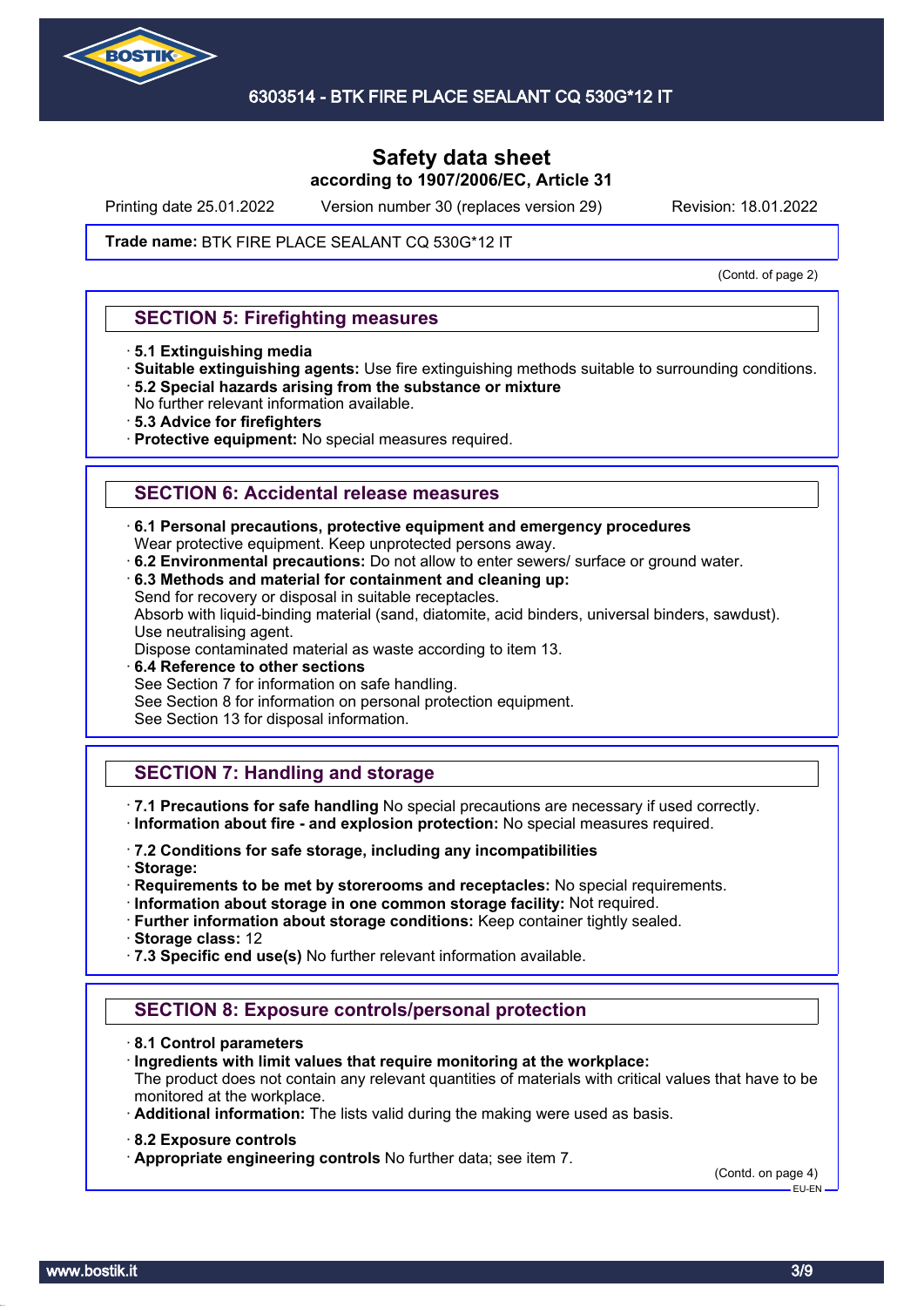

## **Safety data sheet according to 1907/2006/EC, Article 31**

Printing date 25.01.2022 Version number 30 (replaces version 29) Revision: 18.01.2022

### Trade name: BTK FIRE PLACE SEALANT CQ 530G\*12 IT



(Contd. on page 5) EU-EN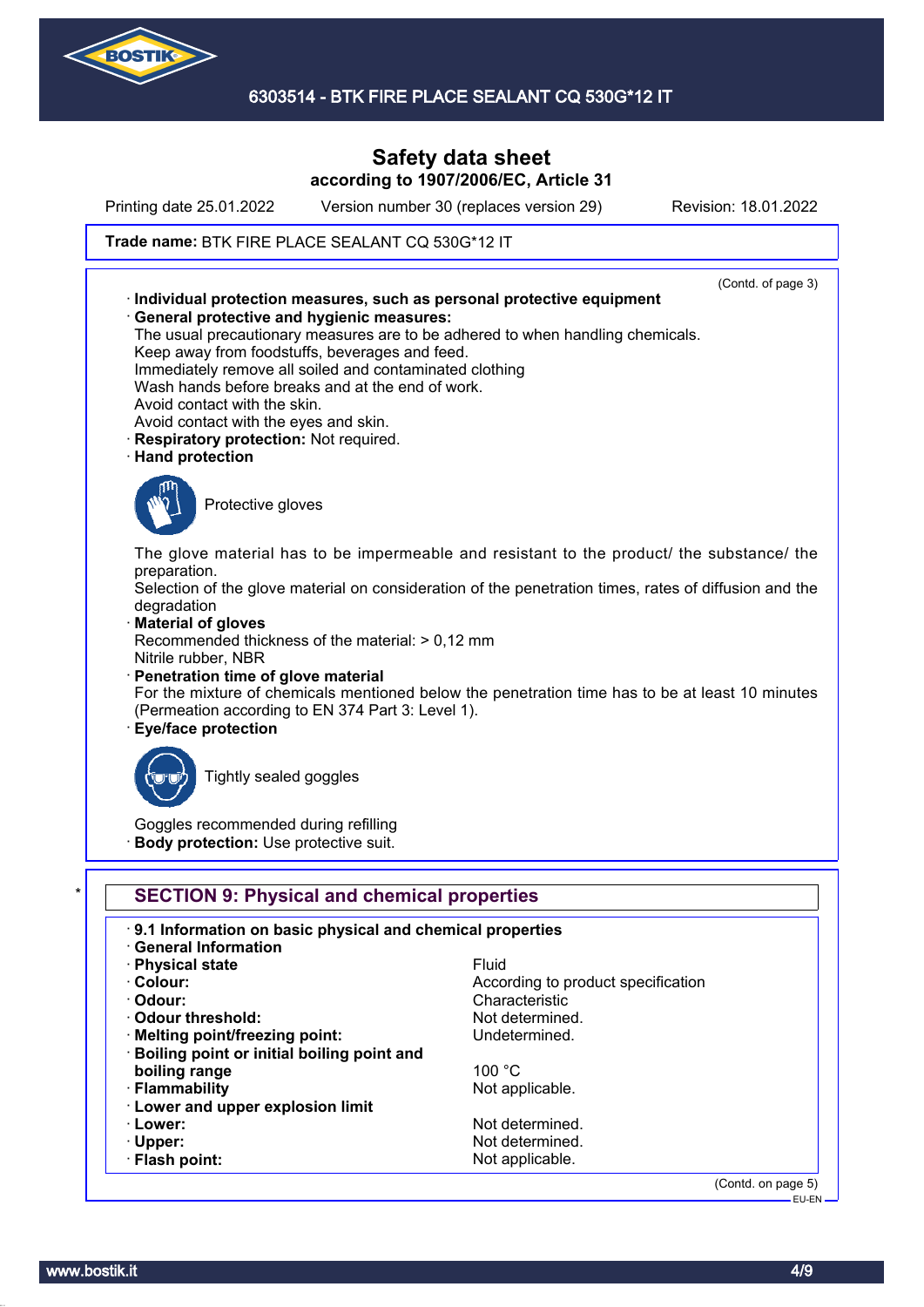

Printing date 25.01.2022 Version number 30 (replaces version 29) Revision: 18.01.2022

#### Trade name: BTK FIRE PLACE SEALANT CQ 530G\*12 IT

|                                                                                              | (Contd. of page 4)                                                                                                                                                       |
|----------------------------------------------------------------------------------------------|--------------------------------------------------------------------------------------------------------------------------------------------------------------------------|
| · Auto-ignition temperature:<br>· Decomposition temperature:<br>$\cdot$ pH at 20 $\degree$ C | Product is not selfigniting.<br>Not determined.<br>10                                                                                                                    |
| · Viscosity:                                                                                 |                                                                                                                                                                          |
| · Kinematic viscosity                                                                        | Not determined.                                                                                                                                                          |
| · Dynamic:                                                                                   | Not determined.                                                                                                                                                          |
| · Solubility                                                                                 |                                                                                                                                                                          |
| $\cdot$ water:                                                                               | Not miscible or difficult to mix.                                                                                                                                        |
| · Partition coefficient n-octanol/water (log                                                 |                                                                                                                                                                          |
| value)                                                                                       | Not determined.                                                                                                                                                          |
| Vapour pressure at 20 °C:                                                                    | 23 hPa                                                                                                                                                                   |
| · Density and/or relative density                                                            |                                                                                                                                                                          |
| · Density at 20 °C:                                                                          | 1.803-1.906 g/cm <sup>3</sup>                                                                                                                                            |
| · Relative density                                                                           | Not determined.                                                                                                                                                          |
| · Vapour density                                                                             | Not determined.                                                                                                                                                          |
|                                                                                              |                                                                                                                                                                          |
| 9.2 Other information                                                                        | All relevant physical data were determined for the<br>mixture. All non-determined data are not<br>measurable or not relevant for the<br>characterization of the mixture. |
| · Appearance:                                                                                |                                                                                                                                                                          |
| $\cdot$ Form:                                                                                | Fluid                                                                                                                                                                    |
| · Important information on protection of health                                              |                                                                                                                                                                          |
| and environment, and on safety.                                                              |                                                                                                                                                                          |
| <b>Explosive properties:</b>                                                                 | Product does not present an explosion hazard.                                                                                                                            |
| · Solvent content:                                                                           |                                                                                                                                                                          |
| · Water:                                                                                     | 28.5 %                                                                                                                                                                   |
| · Solids content:                                                                            | 53.5 %                                                                                                                                                                   |
| Change in condition                                                                          |                                                                                                                                                                          |
| <b>Evaporation rate</b>                                                                      | Not determined.                                                                                                                                                          |
| · Information with regard to physical hazard                                                 |                                                                                                                                                                          |
|                                                                                              |                                                                                                                                                                          |
| classes                                                                                      |                                                                                                                                                                          |
| · Explosives                                                                                 | Void                                                                                                                                                                     |
| · Flammable gases                                                                            | Void                                                                                                                                                                     |
| · Aerosols                                                                                   | Void                                                                                                                                                                     |
| · Oxidising gases                                                                            | Void                                                                                                                                                                     |
| · Gases under pressure                                                                       | Void                                                                                                                                                                     |
| · Flammable liquids                                                                          | Void                                                                                                                                                                     |
| $\cdot$ Flammable solids                                                                     | Void                                                                                                                                                                     |
| Self-reactive substances and mixtures                                                        | Void                                                                                                                                                                     |
| · Pyrophoric liquids                                                                         | Void                                                                                                                                                                     |
| · Pyrophoric solids                                                                          | Void                                                                                                                                                                     |
| Self-heating substances and mixtures                                                         | Void                                                                                                                                                                     |
| Substances and mixtures, which emit                                                          |                                                                                                                                                                          |
| flammable gases in contact with water                                                        | Void                                                                                                                                                                     |
| <b>Oxidising liquids</b>                                                                     | Void                                                                                                                                                                     |
| Oxidising solids                                                                             | Void                                                                                                                                                                     |
| Organic peroxides                                                                            | Void                                                                                                                                                                     |
| Corrosive to metals                                                                          | Void                                                                                                                                                                     |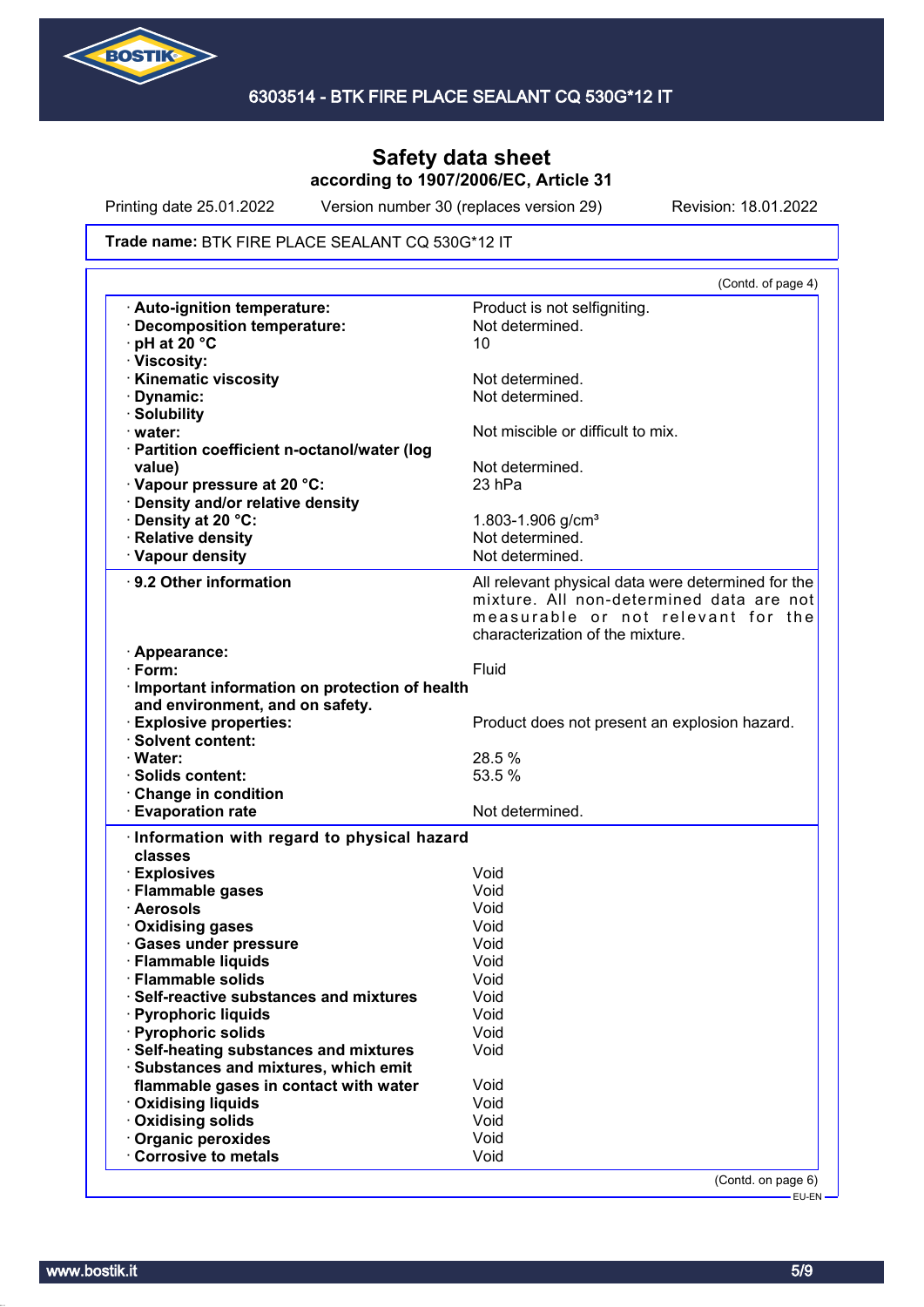

Printing date 25.01.2022 Version number 30 (replaces version 29) Revision: 18.01.2022

(Contd. of page 5)

### Trade name: BTK FIRE PLACE SEALANT CQ 530G\*12 IT

**Desensitised explosives Void** 

## **SECTION 10: Stability and reactivity**

- · **10.1 Reactivity** No further relevant information available.
- · **10.2 Chemical stability**
- · **Thermal decomposition / conditions to be avoided:**
- No decomposition if used according to specifications.
- · **10.3 Possibility of hazardous reactions** No dangerous reactions known.
- · **10.4 Conditions to avoid** No further relevant information available.
- · **10.5 Incompatible materials:** No further relevant information available.
- · **10.6 Hazardous decomposition products:** Danger of forming toxic pyrolysis products.

## **SECTION 11: Toxicological information**

- · **11.1 Information on hazard classes as defined in Regulation (EC) No 1272/2008**
- · **Acute toxicity** Based on available data, the classification criteria are not met.
- · **Skin corrosion/irritation** Causes skin irritation.
- · **Serious eye damage/irritation** Causes serious eye damage.
- · **Respiratory or skin sensitisation** Based on available data, the classification criteria are not met.
- · **Germ cell mutagenicity**
- Not applicable.

Based on available data, the classification criteria are not met.

- · **Carcinogenicity** Based on available data, the classification criteria are not met.
- · **Reproductive toxicity** Based on available data, the classification criteria are not met.
- · **STOT-single exposure** Based on available data, the classification criteria are not met.
- · **STOT-repeated exposure** Based on available data, the classification criteria are not met.
- · **Aspiration hazard** Based on available data, the classification criteria are not met.
- · **Additional toxicological information:**
- · **Acute effects (acute toxicity, irritation and corrosivity)** Not applicable.
- · **Sensitisation** Not applicable.
- · **Repeated dose toxicity** Not applicable.
- · **11.2 Information on other hazards**
- · **Endocrine disrupting properties**

None of the ingredients is listed.

## **SECTION 12: Ecological information**

- · **12.1 Toxicity**
- · **Aquatic toxicity:** No further relevant information available.
- · **12.2 Persistence and degradability** No further relevant information available.
- · **12.3 Bioaccumulative potential** No further relevant information available.
- · **12.4 Mobility in soil** No further relevant information available.
- · **12.5 Results of PBT and vPvB assessment**
- · **PBT:** Not applicable.
- · **vPvB:** Not applicable.

(Contd. on page 7)

EU-EN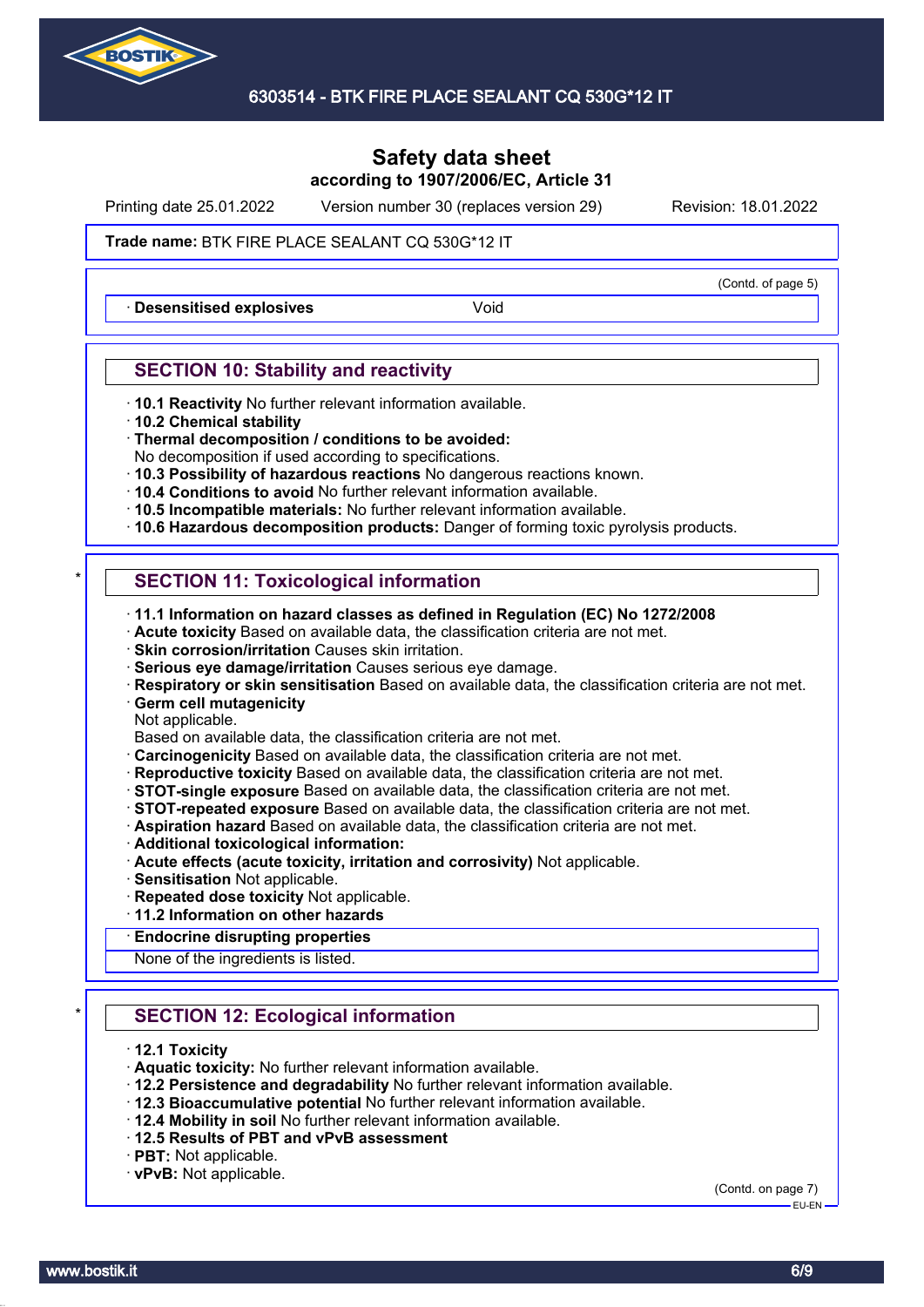

## **Safety data sheet according to 1907/2006/EC, Article 31**

Printing date 25.01.2022 Version number 30 (replaces version 29) Revision: 18.01.2022

### Trade name: BTK FIRE PLACE SEALANT CQ 530G\*12 IT

#### · **12.6 Endocrine disrupting properties**

(Contd. of page 6)

The product does not contain substances with endocrine disrupting properties.

- · **12.7 Other adverse effects**
- · **Additional ecological information:**
- · **General notes:**

Water hazard class 1 (German Regulation) (Self-assessment): slightly hazardous for water Do not allow undiluted product or large quantities of it to reach ground water, water course or sewage system.

Must not reach sewage water or drainage ditch undiluted or unneutralised.

### **SECTION 13: Disposal considerations**

· **13.1 Waste treatment methods**

· **Recommendation**

Must not be disposed together with household garbage. Do not allow product to reach sewage system.

Disposal must be made according to official regulations.

- · **Uncleaned packaging:**
- · **Recommendation:**

Packagings that may not be cleansed are to be disposed of in the same manner as the product.

| <b>SECTION 14: Transport information</b>                               |                                                                                            |
|------------------------------------------------------------------------|--------------------------------------------------------------------------------------------|
| 14.1 UN number or ID number<br>· ADR/ADN, IMDG, IATA                   | not regulated                                                                              |
| $\cdot$ ADN                                                            | not regulated                                                                              |
| 14.2 UN proper shipping name<br>· ADR/ADN, ADN, IMDG, IATA             | not regulated                                                                              |
| 14.3 Transport hazard class(es)                                        |                                                                                            |
| · ADR/ADN, ADN, IMDG, IATA<br>· Class                                  | not regulated                                                                              |
| 14.4 Packing group<br>· ADR/ADN, IMDG, IATA                            | not regulated                                                                              |
| 14.5 Environmental hazards:<br>· Marine pollutant:                     | No                                                                                         |
| 14.6 Special precautions for user                                      | Not applicable.                                                                            |
| 14.7 Maritime transport in bulk according to<br><b>IMO instruments</b> | Not applicable.                                                                            |
| · Transport/Additional information:                                    | Not dangerous according to the above<br>specifications.                                    |
| $\cdot$ IMDG<br>· Remarks:                                             | Under certain conditions substances in Class 3<br>(flammable liquids) can be classified in |
|                                                                        | (Contd. on page 8)<br>– EU-EN –                                                            |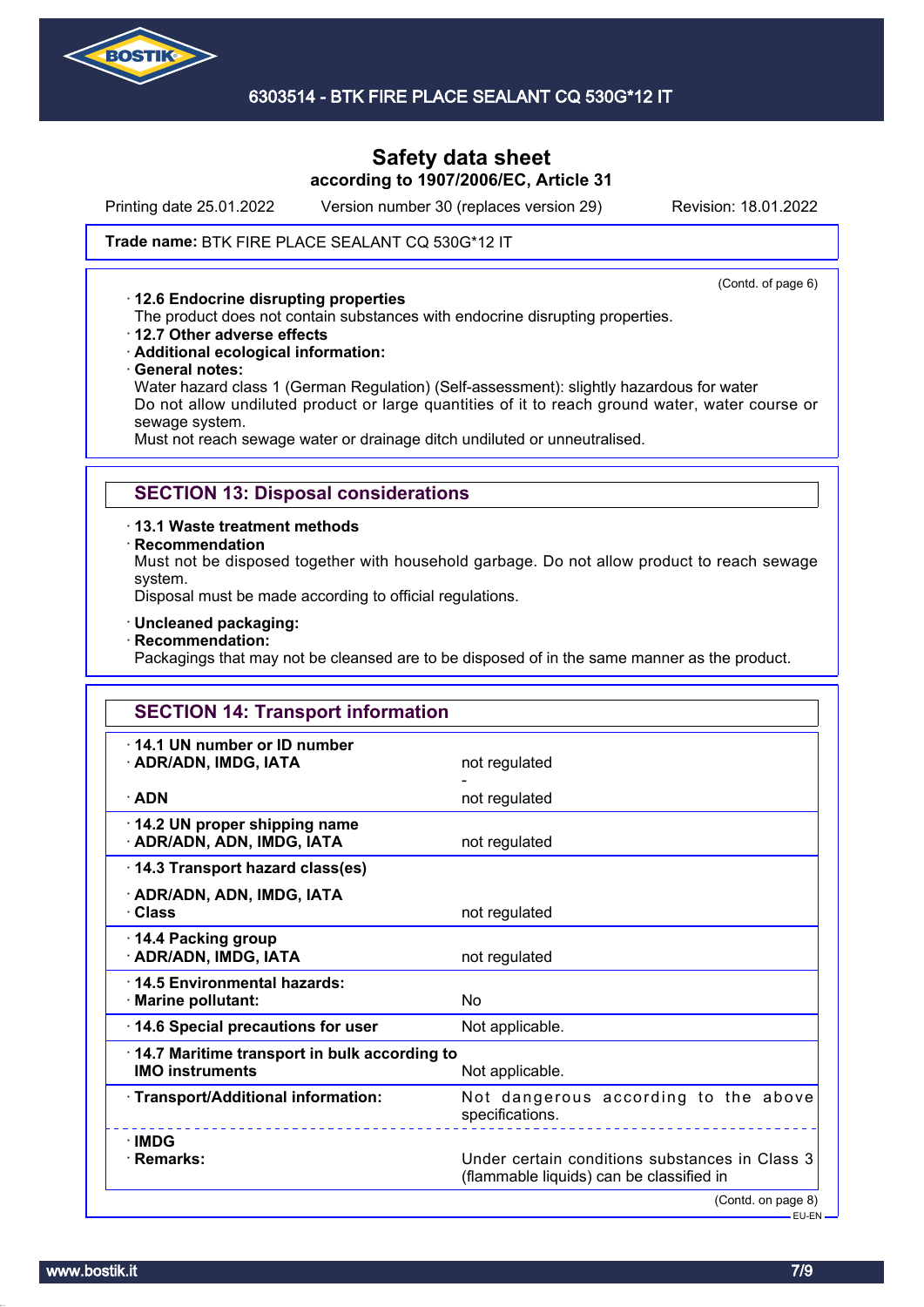

Printing date 25.01.2022 Version number 30 (replaces version 29) Revision: 18.01.2022

### Trade name: BTK FIRE PLACE SEALANT CQ 530G\*12 IT

(Contd. of page 7)

· **UN "Model Regulation":** not regulated

See IMDG, Part 2, Chapter 2.3, Paragraph 2.3.2.2

· packinggroup III.

## **SECTION 15: Regulatory information**

- · **15.1 Safety, health and environmental regulations/legislation specific for the substance or mixture**
- · **Directive 2012/18/EU**
- · **Named dangerous substances ANNEX I** None of the ingredients is listed.
- **REGULATION (EC) No 1907/2006 ANNEX XVII Conditions of restriction: 3**
- · **DIRECTIVE 2011/65/EU on the restriction of the use of certain hazardous substances in electrical and electronic equipment – Annex II**
- None of the ingredients is listed.

· **REGULATION (EU) 2019/1148**

· **Annex I - RESTRICTED EXPLOSIVES PRECURSORS (Upper limit value for the purpose of licensing under Article 5(3))**

None of the ingredients is listed.

· **Annex II - REPORTABLE EXPLOSIVES PRECURSORS**

None of the ingredients is listed.

· **Regulation (EC) No 273/2004 on drug precursors**

None of the ingredients is listed.

· **Regulation (EC) No 111/2005 laying down rules for the monitoring of trade between the Community and third countries in drug precursors**

None of the ingredients is listed.

· **15.2 Chemical safety assessment:** A Chemical Safety Assessment has not been carried out.

## **SECTION 16: Other information**

This information is based on our present knowledge. However, this shall not constitute a guarantee for any specific product features and shall not establish a legally valid contractual relationship.

### · **Relevant phrases**

H315 Causes skin irritation.

H318 Causes serious eye damage.

H335 May cause respiratory irritation.

H373 May cause damage to organs through prolonged or repeated exposure.

## · **Classification according to Regulation (EC) No 1272/2008**

| Skin corrosion/irritation | The classification of the mixture is generally based on the                            |
|---------------------------|----------------------------------------------------------------------------------------|
|                           | Serious eye damage/eye irritation calculation method using substance data according to |
|                           | Regulation (EC) No 1272/2008.                                                          |

· **Department issuing SDS:** Bison QESH

· **Contact:** Reach coordinator

· **Date of previous version:** 06.08.2021

(Contd. on page 9) EU-EN